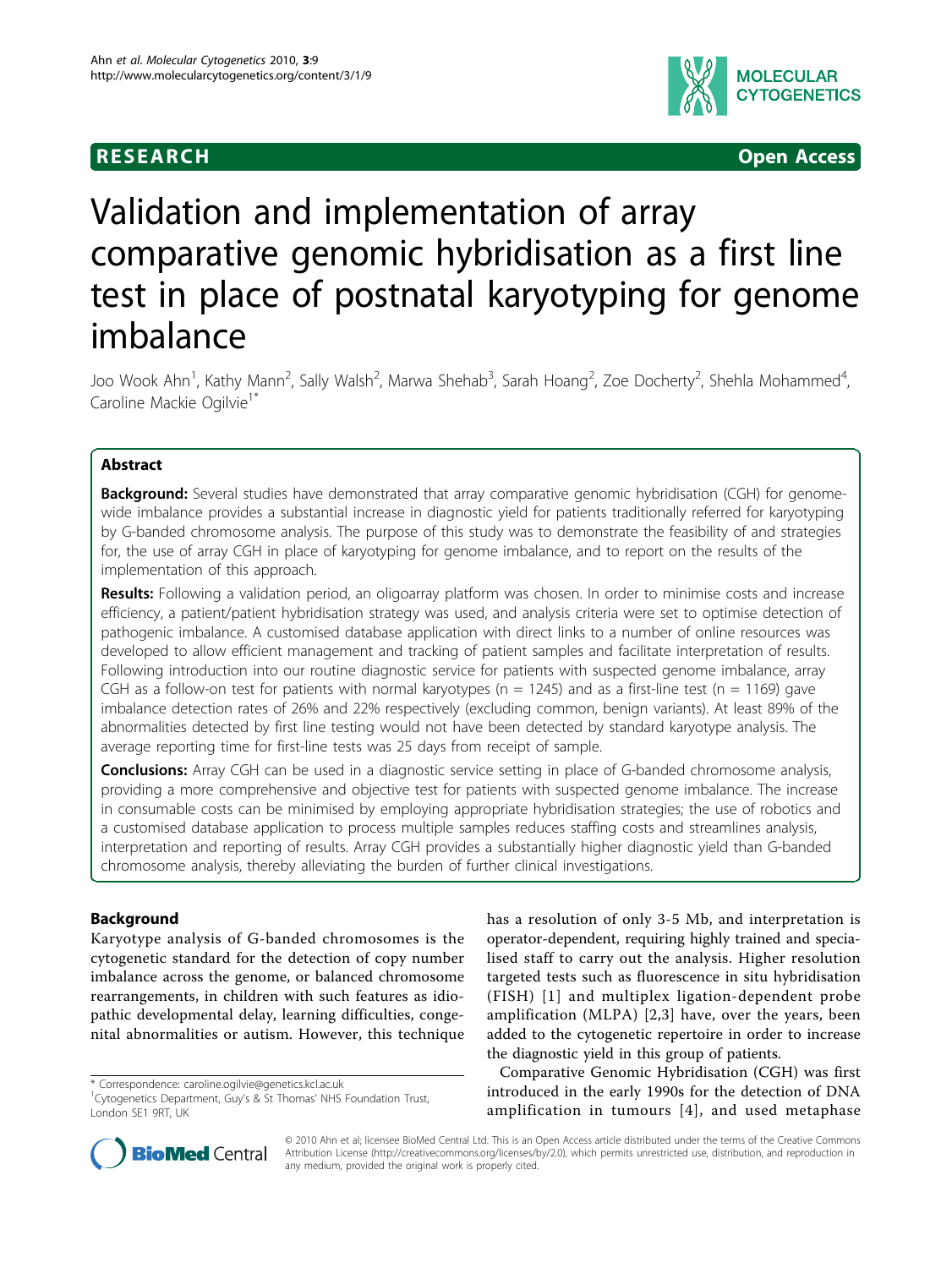spreads as hybridisation targets. The development of array CGH, where short stretches of DNA on glass slides are used as targets instead of metaphase spreads, increased the resolution of the CGH approach and allowed the implementation of this test for more widespread use, particularly in tumour cytogenetics [[5,6\]](#page-6-0).

Array CGH has the potential to deliver a higher resolution test compared with the 3-5 Mb limit of G-banded chromosome analysis, and has added advantages of objectivity and high throughput. However, the introduction of this test into constitutional diagnostic cytogenetic services has been slow, mainly due to the expense of the consumables and to the wide-spread and established acceptance of karyotype analysis as the firstline test for genome-wide copy-number imbalance.

We have validated array CGH by testing and comparison of different platforms and hybridisation and analysis strategies, and introduced the validated protocol as a first-line test for patients with suspected copy number imbalance. Here we describe our validation studies, and the results of our diagnostic service testing from 04/2008 to 12/2009.

## Methods

#### **Patients**

In the initial, validation, phase of this study (06/2006 to 03/2008), DNA from patients with known abnormalities, detected by G-banded chromosome analysis, was tested to confirm and validate the array procedure. In addition, patients considered likely to have submicroscopic chromosome imbalance, but with normal karyotypes, were selected and referred by our Clinical Genetics team. Results were reported as research findings only. When array CGH was introduced as a validated procedure (04/ 2008), testing was still restricted to those referred through our clinic following a stringent gate keeping of any requests. For these patients, formal diagnostic reports were issued. Genetic testing in the UK is funded by the National Health Service (NHS), with testing approved and commissioned by local NHS genetics commissioning bodies, based on evidence of test cost-effectiveness; following costings approval by our NHS genetics Commissioners, array CGH was introduced as a first line test in place of karyotype analysis on 05/2009, and was then applied to all samples from our region with referral indications suggesting copy number imbalance.

## Array platforms

#### BAC arrays

VIB 1 Mb (MicroArray Facility, VIB, Belgium) and Cytochip (BlueGnome, UK).

#### Oligonucleotide arrays

Agilent (USA)  $4 \times 44$  K platform with catalogue design 014950 and Wessex NGRL design 017457 (a modified catalogue design shifting probe coverage away from cancer-related regions and towards constitutional syndromes<http://www.ngrl.org.uk/wessex/arraycgh.htm>.

### DNA extraction and QC

DNA was extracted from blood samples in EDTA using the Chemagic Automated DNA Separation System (Chemagen, Germany) following the manufacturer's instructions. All DNA was quantified by spectrophotometry (Nanodrop, USA) and checked for degradation on an agarose gel. Degraded DNA was not used; new samples were requested for these cases.

## Labelling DNA for array CGH

DNA (1 μg) was labelled using CGH Labelling Kit for BAC Arrays (Enzo Life Sciences, USA) or CGH Labelling Kit for Oligo Arrays (Enzo Life Sciences, USA) as appropriate, following the manufacturer's instructions.

## Purification and QC of labelled DNA

Labelled DNA was purified post- labelling using QIAquick PCR Purification Kit (Qiagen, USA) following the manufacturer's instructions. Labelling efficiency and yield was assessed by spectrophotometry (Nanodrop, USA).

#### Processing arrays

Hybridisation, washing and scanning of arrays was performed following the manufacturers' protocols.

#### Hybridisation strategies

Three different strategies were considered:

i) "dye swap" - hybridisation of patient DNA against control DNA, with a repeat assay but with labelling in opposite colours. Two arrays were required for each patient sample, and this strategy gave confidence that the array findings were not artefactual, and controlled for bias in cyanine (Cy) dye labelling reaction efficiencies.

ii) "loop" [[7\]](#page-6-0)- three patient samples labelled in each of two colours, then each sample hybridised against the other two patient samples. Only one array was required for each patient sample, and if the two labelling runs were carried out on separatelyaccessed DNA aliquots, then no confirmation of sample identity was required. This strategy also gave confidence that the array findings were not artefactual, and controlled for bias in Cy dye labelling reaction efficiencies.

iii) "patient/patient" - differentially-labelled patients hybridised against each other. Patients were phenotype mismatched as any shared imbalance would not be detected. Cy dye ratios informed "ownership" of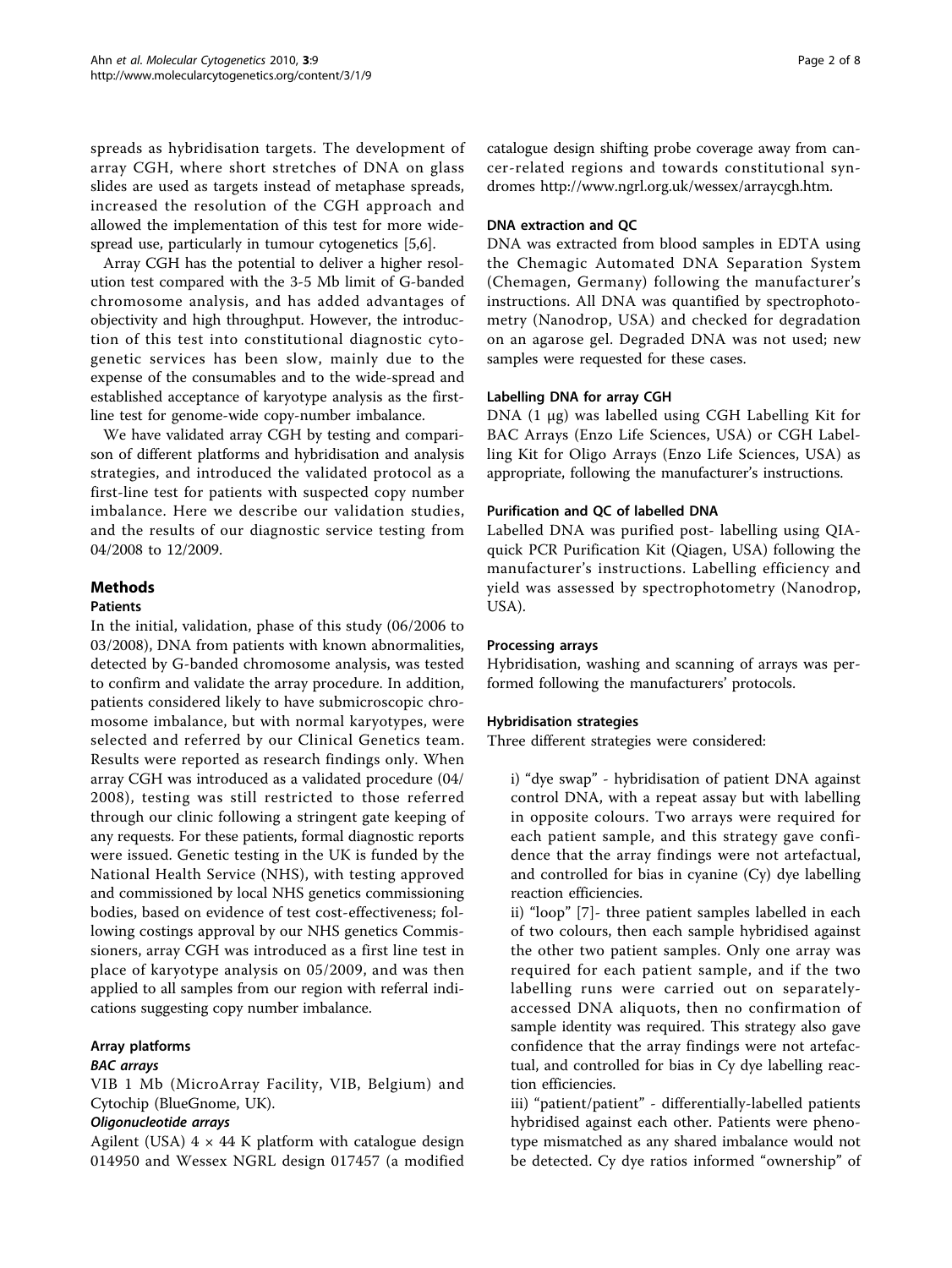any detected imbalance (log2 ratios of -1 and 0.6 indicate deletion and duplication respectively), which was confirmed by a second array or by MLPA for any syndromic imbalance covered by MLPA kits P064 and P245 (~6% of cases; MRC-Holland, Netherlands). This second test also confirmed sample identity. Therefore the first round of array testing required half an array; for each detected imbalance (in approximately 25% of patients), a further half array is required. This therefore resulted in an overall expenditure of 5/8 of an array per patient, providing substantial cost savings over other approaches.

#### Array data analysis

All arrays were scanned at 5 μm resolution (Agilent, USA).

#### BAC arrays

Image quantification, array quality control and aberration detection were performed using BlueFuse software (BlueGnome, UK). 95% of array data was required to pass QC. Samples failing this QC were repeated. A normal range for  $log2$  fluorescence ratios was set to  $0 +/- 4$ SD.

#### Oligo arrays

Image quantification, array quality control and aberration detection were performed using Feature Extraction and DNA Analytics software packages (Agilent, USA) for oligo arrays. Manufacturer's recommendations were followed. 95% of array data was required to pass QC. Samples failing this QC were repeated. Two rounds of aberration calling were employed, ADM-2 algorithm at threshold 6 (with a 3 probe sliding window providing a mean detection interval of 200 kb) for detection of copy number imbalance, and ADM-1 algorithm at threshold 6 for detection of low-level mosaicism. Each called aberration was assessed by an analyst to provide a further measure of quality, to examine the genomic context of the aberration and to identify any specific genes/regions where further investigations might be required.

#### Fluorescence in situ hybridisation

BAC array findings were confirmed by fluorescence in situ hybridisation (FISH) using the same clones (Bluegnome, UK and BACPAC, Sanger Institute, UK) as on the array [[8](#page-6-0)].

#### Multiplex ligation-dependent probe amplification

MLPA was used to confirm imbalance of syndromic regions represented in MLPA kits P064 and P245 (MRC-Holland, Netherlands). Furthermore, inheritance studies were performed by incorporating customdesigned MLPA probes, specific for loci within the region of imbalance, into MLPA kit P200 (MRC-

Holland, Netherlands). Custom MLPA probes were designed using the H-MAPD tool [[9](#page-6-0)]. All MLPA reactions were performed following the manufacturer's instructions.

#### QF-PCR

Quantitative Fluorescence PCR was carried out as previously described [[10\]](#page-7-0)

#### Reporting

Imbalances of regions represented in the Database of Genomic Variants (DGV) [[11](#page-7-0)] as being present in the normal population (in at least three non-BAC based studies) were recorded but not reported. All other imbalances outside areas of known syndromic imbalance were reported as preliminary findings, with a request for parental blood samples to establish inheritance. Inherited imbalances were reported as probably benign, although "unusual features shared by the proband and carrier parent may be associated with the imbalance". Genes in regions of de novo imbalance were described if considered relevant to the referral indication. The average reporting time for first-line tests was 25 days from receipt of sample.

#### Final diagnostic service protocol

Patient samples were processed as detailed above, on the Agilent 44 K platform (Wessex NGRL design 017457). A patient/patient hybridisation strategy provided substantial consumable and labour savings while maintaining diagnostic yield. Figure [1](#page-3-0) shows an example workflow for two patients, one of whom carries an imbalance, that are hybridised against each other. For findings not present in DGV, Cy3/Cy5 signal ratios were used to determine which hyb partner carried the imbalance. A second follow-up array was used to confirm imbalance in this patient, before reporting both hyb partners. Once parental samples were received, custom MLPA or array testing were used as appropriate for inheritance studies.

#### Results

#### Karyotype audit

Array CGH testing does not detect balanced rearrangements; we therefore audited a 10-year period of karyotype results from our laboratory, which showed that of a total of 36,663 postnatal blood samples received, 4 (0.0001%) were found to have de novo reciprocal translocations.

#### Array validation

Both BAC array and oligoarray validation included "selfself" hybridisations and DNA from cases of known imbalance including trisomies for chromosomes 13 and 18, and deletions and duplications ranging from 0.5-7.1 Mb. Both array platforms gave the expected results from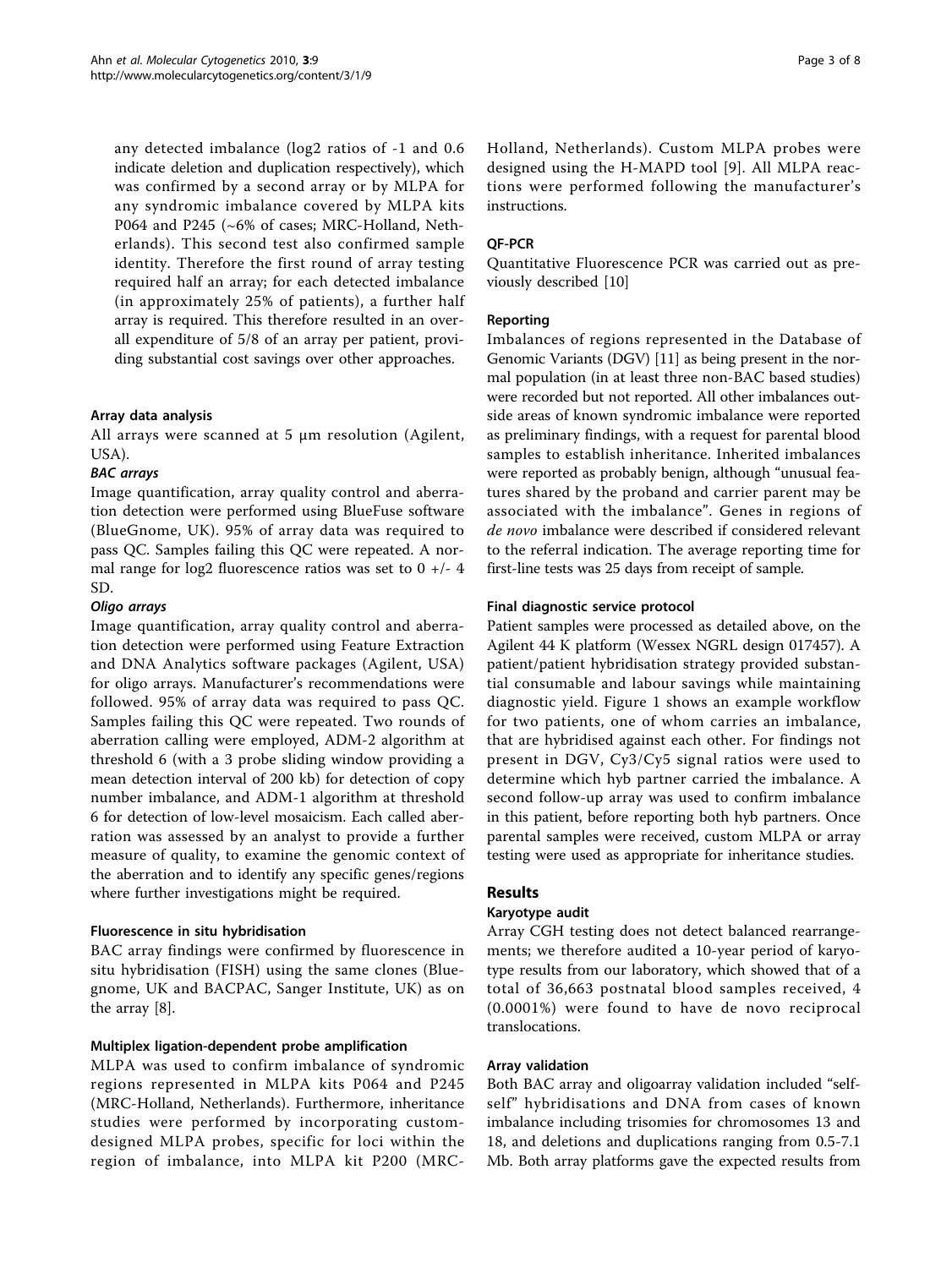<span id="page-3-0"></span>

previously undetected imbalance of potential clinical significance. Yellow shading signifies automated procedures (we plan to also automate labelling, hybridisation and washing).

these validation experiments. Further to these known abnormalities, a number of patients with normal karyotypes but considered likely to carry imbalance were also tested. Where imbalance was detected by BAC array, FISH with the abnormal clones was carried out where possible. For 3/16 (18%) single clone results, the FISH result was not concordant with the BAC array findings. This was considered to be due to the differing sensitivities of the techniques. All larger imbalances detected by BAC arrays were confirmed by FISH. Abnormalities detected on oligoarrays were followed up by a variety of techniques (MLPA, QF-PCR, retrospective G-banded chromosome analysis) in 68 cases; no discrepancies were found.

42 patients (with normal karyotypes) were tested on both BAC and oligo array platforms. 30 of these gave

normal results on both platforms while 6 gave abnormal results on both platforms. In these concordant cases (Table [1](#page-4-0)), the resolution of the breakpoints given by the oligo arrays was higher than that by the BAC arrays, due to higher probe density across the genome and the smaller size of the oligo probes. The remaining 6 discordant results (Table [2\)](#page-4-0) all demonstrate imbalances that were not detected by the BAC platform. Most notable is a patient with imbalance of the 16p11.2 autism susceptibility locus [[12](#page-7-0)].

#### Diagnostic service

A total of 2,414 patients were tested as part of the diagnostic service. Overall, 24% of patients tested had copy number variants (CNVs) not represented in the DGV, and therefore considered to be potentially pathogenic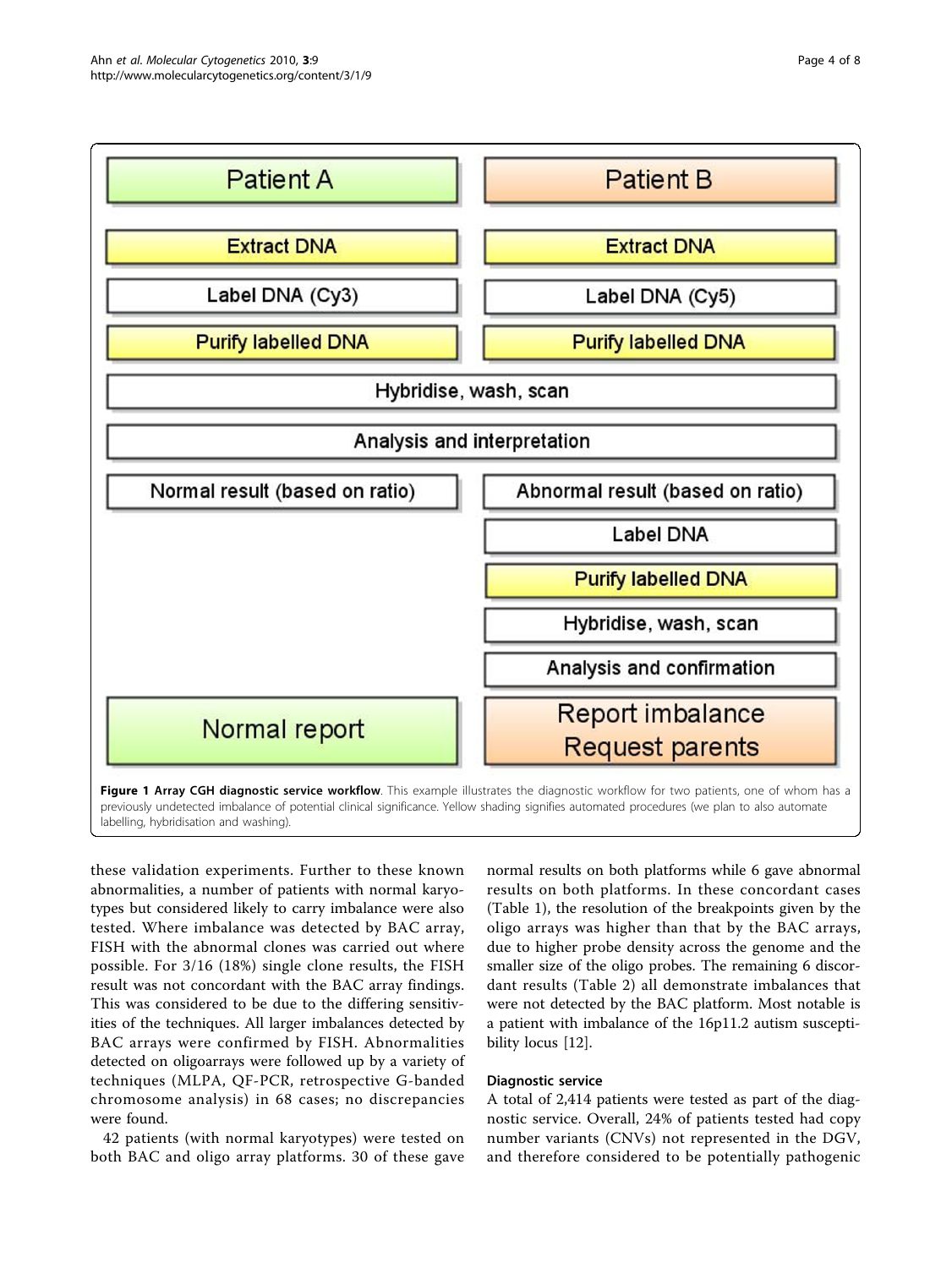<span id="page-4-0"></span>Table 1 Patients tested on BAC and oligo array platforms with concordant results.

| Patient BAC array result               | Oligo array result                |
|----------------------------------------|-----------------------------------|
| $2q33.1 \times 3 (0.3-1.7 \text{ Mb})$ | $2q33.1 \times 3$ (0.6 Mb)        |
| $7p12.1 \times 3$ (0.2-2.6 Mb)         | $7p12.1 \times 3$ (0.8 Mb)        |
| $14q12 \times 3$ (0.2-2.1 Mb)          | $14q12 \times 3$ (0.4 Mb)         |
| $19q12 \times 1$ (0.2-1.8 Mb)          | $19q12 \times 1$ (0.7 Mb)         |
| $Xp22.12p22.13 \times 3$ (0.8-2.0 Mb)  | $Xp22.12p22.13 \times 3$ (0.8 Mb) |
| $Xp11.22 \times 2$ (0.2-1.6 Mb)        | $Xp11.22 \times 2$ (0.3 Mb)       |

Table 2 Patients tested on BAC and oligo array platforms with discordant results.

| Patient | <b>BAC</b> array result   | Oligo array result                                      |
|---------|---------------------------|---------------------------------------------------------|
|         | None                      | $1q44 \times 3$ (0.3 Mb)                                |
|         | None                      | $9q33 \times 1$ (0.2 Mb)                                |
| ς       | $19q13 \times 3$ (0.2 Mb) | $14q32 \times 3$ (0.2 Mb),<br>$19q13 \times 3$ (0.1 Mb) |
| 4       | None                      | $16p11 \times 1$ (3.0 Mb)                               |
|         | None                      | $16p11 \times 3$ (0.2 Mb)                               |
| 6       | None                      | $17p13 \times 3$ (0.5 Mb)                               |

(see Tables 3 and 4). These imbalances comprised 374 deletions (range 2 kb to 19.215 Mb), 300 duplications (range 12 kb to 34.086 Mb) and 27 triplications (range 26 kb to 1.786 Mb). The smallest imbalance was a 2 kb (3 probes) intragenic deletion within ZNF519, a zinc finger gene involved in regulation of transcription. Parental samples for inheritance studies of this imbalance have not yet been received.

All patients with imbalance not represented in the DGV were followed up by other techniques or repeat

#### Table 3 Results from diagnostic service.

arrays prior to reporting. Parental samples were requested in all cases, but only received for 40%. These inheritance studies showed that de novo imbalances accounted for 35% of findings for patients tested after a normal karyotype, and 13% of findings from first line tests (Figure [2\)](#page-5-0). At least 89% of the abnormalities detected by first line testing would not have been detected by karyotype analysis (assuming a 3 Mb detection threshold for imbalance detection by G-banded chromosome analysis). Overall, 14% of imbalances detected fell within known sites of recurrent microdeletion/duplication.

#### **Discussion**

Array CGH testing does not detect balanced rearrangements, and therefore may miss a clinically significant karyotype where a de novo balanced rearrangement may be disrupting gene function. We therefore carried out an audit of postnatal karyotype results at our Centre which showed that over this period 0.0001% of samples had a de novo reciprocal translocation. Inherited translocations would be considered incidental findings, which, although potentially of value for reproductive counselling for the parents, would not be relevant to the proband's referral. The increase in detection rate of chromosome imbalance using our strategy is therefore a major benefit, whereas the number of clinically significant chromosome rearrangements that remain undetected is extremely low.

The validation study indicated that the oligonucleotide approach was robust and cost-effective, as well as having a higher resolution than BAC arrays (see Tables 1 and 2), with no false positive findings when followed up with

|                       | All oligo arrays<br>(service) | Oligo arrays following normal karyotype | Oligo arrays as first line test |  |  |
|-----------------------|-------------------------------|-----------------------------------------|---------------------------------|--|--|
| Total patients        | 2414                          | 1245                                    | 1169                            |  |  |
| Abnormal patients     | 585 (24%)                     | 325 (26%)                               | 260 (22%)                       |  |  |
| - inherited           | 169                           | 97                                      | 72                              |  |  |
| - de novo             | 63                            |                                         |                                 |  |  |
| - unknown inheritance | 353                           | 76ء                                     | 77ء                             |  |  |

Table 4 Imbalances detected during diagnostic service (some patients carried more than one region of imbalance).

|                    | All oligo arrays<br>(service) | Oligo arrays following normal karyotype | Oligo arrays as first line test |
|--------------------|-------------------------------|-----------------------------------------|---------------------------------|
| Total imbalances   | 715                           | 404                                     | 311                             |
| - deletion         | 374                           | 223                                     | 151                             |
| - duplication      | 300                           | 155                                     | 145                             |
| - triplication     | 27                            | 18                                      | Q                               |
| - marker           |                               |                                         |                                 |
| - whole chromosome | 13 (incl. 7 mosaic)           | 8 (incl. 3 mosaic)                      | 5 (incl. 4 mosaic)              |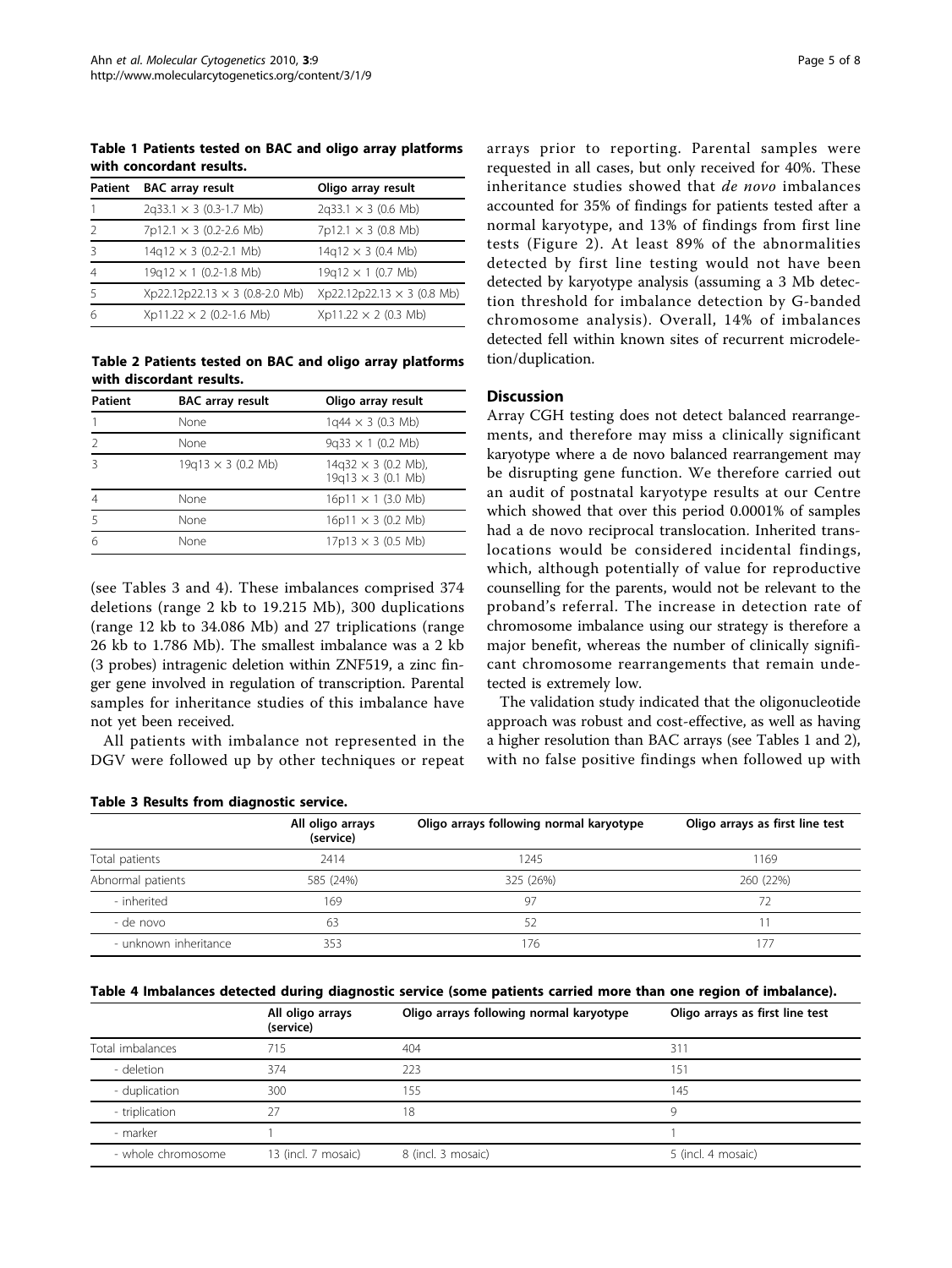<span id="page-5-0"></span>different methodologies, or false negative findings when samples with abnormal karyotypes were tested. The choice of the  $4 \times 44$  K array platform was pragmatic, with the aim of maximising detection of clinically significant imbalances whilst minimising costs.

This approach was therefore introduced as a diagnostic test in May 2008, in tandem with a comprehensive education initiative for local users of the service. Since then, 2,414 patients have been tested, with an overall imbalance detection rate of 24% (excluding previously published population polymorphisms (see above)). Previously published reports of detection rates in cohorts of patients with congenital anomalies, mental disability or dysmorphism, are heterogeneous in design and application; those reporting cohorts of  $\geq 100$  patients include those using tiling-path BAC arrays [[13\]](#page-7-0), 1 Mb BAC arrays [[14-16\]](#page-7-0), targeted BAC arrays [\[17-19](#page-7-0)], and oligonucleotide arrays [[20-22\]](#page-7-0). The majority of patients in these cohorts had normal karyotypes, and some had also had subtelomeric imbalance excluded using either FISH or MLPA. The overall imbalance detection rates ranged from  $\sim$ 8% (using targeted BAC arrays) [[17](#page-7-0)] to 20% (using 1 Mb BAC arrays [[14\]](#page-7-0) or oligonucleotide arrays [[22\]](#page-7-0)). These previous studies therefore indicate that the protocols described here, including the patient/patient hybridisation strategy, did not compromise the diagnostic yield in this cohort.

Figure 2 shows that de novo abnormalities were less prevalent when testing was carried out as a first line test. This is likely to be due to stringent selection for post-



Page 6 of 8

karyotype array CGH of patients likely to carry submicroscopic imbalance, carried out by expert dysmorphologists and clinical geneticists. The cohort of patients tested by array CGH as a first line test included those with referrals more likely to be associated with polygenic and multifactorial conditions such as autism and Attention Deficit Hyperactivity disorder, where genome imbalance is less likely to be found, but needs to be excluded. De novo abnormalities are generally considered likely to be pathogenic and causative of the patient's phenotype, whilst it has been suggested that inherited imbalances should be classified as "false positive" findings [[23](#page-7-0)]. However, in some families, the carrier parent may show mild manifestation of the clinical phenotype affecting the child, and expert phenotypic assessment of the carrier parent is necessary to ascertain this; indeed, in our patient group we have found families where the imbalance was present in more than one other family member, all of whom had phenotypes that were very much milder than that of the proband. The possibility that a deletion unmasks a recessive allele in the proband is another reason for careful consideration of the gene content of inherited as well as de novo imbalances. As more information on the function and copy-number sensitivity of genes is accumulated, the interpretation of such findings is likely to become more straightforward.

#### Rationale for service strategy

The protocols described here were developed with the aim of providing an array CGH service as a first line test with little or no additional cost over and above that of our current karyotype analysis. This cost includes confirmatory testing of detected imbalance and subsequent inheritance studies.

The following factors contributed to reducing costs and increasing efficiency of array CGH testing:

i) Patient/patient hybridisation: this strategy halved consumable costs, and increased the efficiency of analysis (for normal arrays, only one analysis was required for two patients). The disadvantage of this approach is that, were patients with the same imbalance to be hybridised against each other, the abnormality would not be detected (two patients with deletion and duplication of the same region respectively would be detected). Our protocol therefore included a careful consideration of patient referral information when constructing run sheets for hybridisation (phenotype mismatching), with the aim of reducing the incidence of missed abnormalities. However, with the sparse clinical information provided on many referral forms, some imbalances may have been missed. Data from our cohort suggests a less than 1 in 25,000 chance of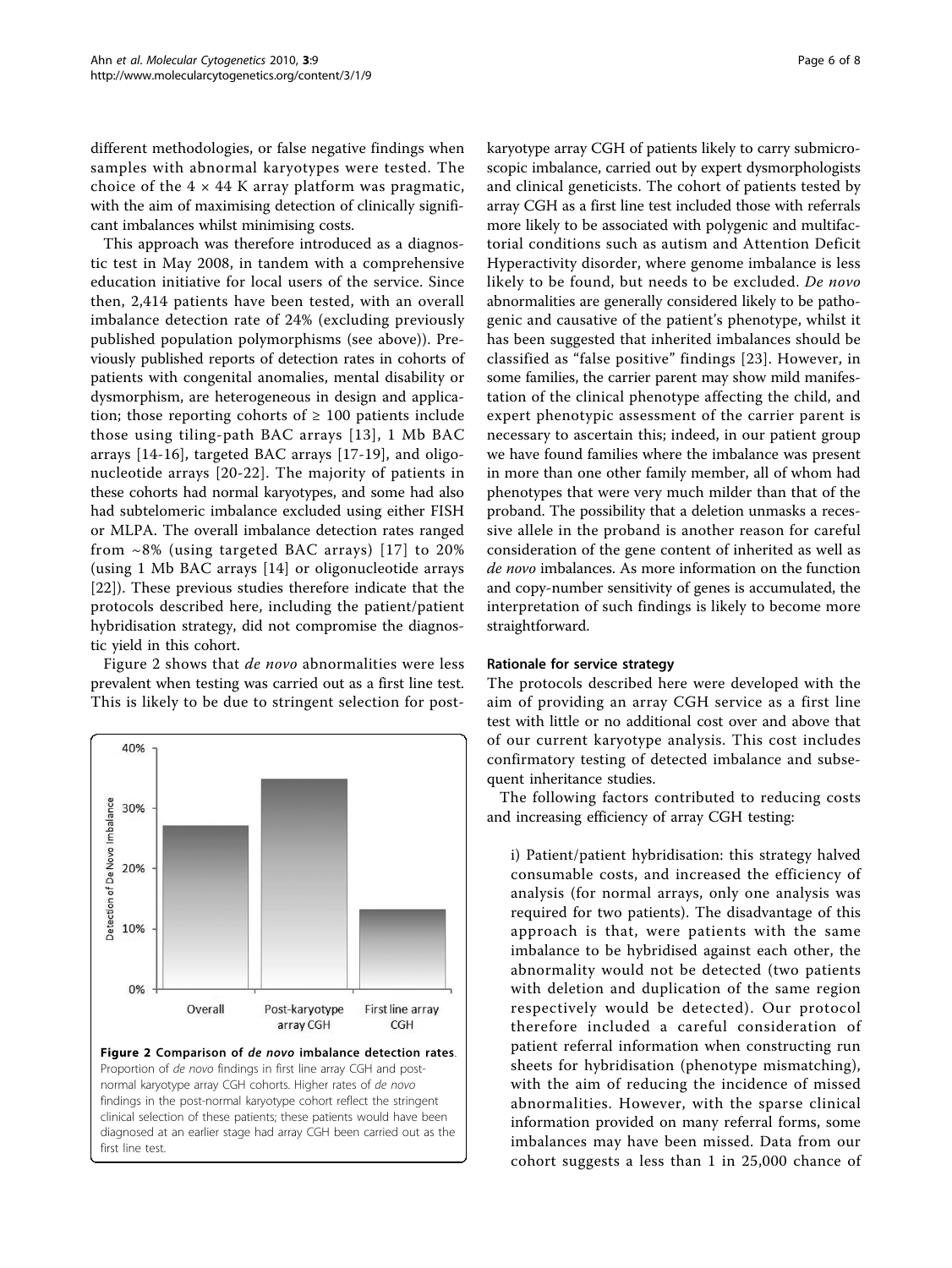<span id="page-6-0"></span>failing to detect 16p11.2 deletion syndrome (our most common finding, present in 15  $(-0.62\% \text{ of }$ patients) even without phenotype mismatching. Furthermore, the abnormality pick-up rate for array CGH testing is considerably higher than for karyotype analysis, and any abnormalities missed as a consequence of the hybridisation strategy would likely be beyond the resolution of G-banded chromosome analysis.

ii) Batch testing: processing of multiple samples for labelling, clean-up and hybridisation considerably reduced the technical time required for testing, allowing a throughput of 96 samples/week.

iii) Robotics: automating DNA purification reduced technical input time, and increased consistency of processing. We aim also to automate DNA labelling in the near future to reduce costs and reporting times further, to allow increased throughput, and to improve quality and consistency.

iv) Dedicated IT resources: a database application was designed and built during the validation phase of this study. This allowed rapid processing of information, audit, sample tracking and construction of run sheets, with click-through links to internet resources, in particular the DGV, to expedite diagnosis and interpretation of findings.

The combination of the above resources and strategies has enabled us to offer this test, including confirmatory and inheritance follow-up testing, at the same cost as karyotype analysis. We recognise that other centres will have different financial and staffing constraints and may not have access to some of the equipment and expertise required, but nevertheless we feel that aspects of this approach may be of interest to those wishing to introduce array CGH testing into their diagnostic service.

The clinical utility and cost-effectiveness of array CGH have been discussed in previous papers, which concluded that, even without the increases in efficiency described in this paper, array CGH results in a cost per diagnosis less than that for karyotype analysis [\[24](#page-7-0)], and predicts that array CGH is likely to become the genetic test of choice for patients with suspected copy number imbalance [\[25](#page-7-0)].

#### Conclusions

This study demonstrates the feasibility of using oligonucleotide array CGH as a first line diagnostic test in place of G-banded chromosome analysis for genome-wide constitutional imbalance. This approach can be implemented with minimal cost implications using the protocols described. Array CGH provides a substantially higher diagnostic yield than G-banded chromosome analysis, thereby alleviating the burden of further clinical investigations, and is providing valuable information on the link between gene copy number and expression of abnormal phenotype.

#### Acknowledgements

We thank the Evelina Children's Charity for generously funding the validation phase of this work. Alison Hills and Celia Donaghue developed and carried out the custom MLPA testing. We are grateful to our clinical colleagues for supporting this work, and to the other members of the Cytogenetic Department for their enthusiastic participation.

#### Author details

<sup>1</sup>Cytogenetics Department, Guy's & St Thomas' NHS Foundation Trust London SE1 9RT, UK. <sup>2</sup>Cytogenetics Department, GSTS Pathology, London SE1 9RT, UK. <sup>3</sup>Human Cytogenetics, National Research Center, Cairo, 12311, Egypt. <sup>4</sup>Clinical Genetics Department, Guy's & St Thomas' NHS Foundation Trust, London SE1 9RT, UK.

#### Authors' contributions

JWA organised the validation and diagnostic service work, built the database application, and extracted and analysed the data for the paper; KM co-wrote the grant proposal for the validation study, and participated in the validation, service development and custom MLPA follow-up strategy; SW participated in the validation and diagnostic service and design of the custom MLPA probes; MS carried out validation work on the BAC arrays; SH carried out the validation work and experiments on mosaicism detection; ZD provided advice on reporting and facilitated service implementation; SM provided clinical information and advice and facilitated service implementation; CO co-wrote the grant proposal for the validation study, devised and coordinated service strategies and wrote the paper. All authors read and approved the final manuscript.

#### Competing interests

The authors declare that they have no competing interests.

Received: 20 January 2010 Accepted: 15 April 2010 Published: 15 April 2010

#### References

- Trask BJ: [Fluorescence in situ hybridization: applications in cytogenetics](http://www.ncbi.nlm.nih.gov/pubmed/2068787?dopt=Abstract) [and gene mapping.](http://www.ncbi.nlm.nih.gov/pubmed/2068787?dopt=Abstract) Trends Genet 1991, 7:149-154.
- 2. Schouten JP, McElgunn CJ, Waaijer R, Zwijnenburg D, Diepvens F, Pals G: [Relative quantification of 40 nucleic acid sequences by multiplex](http://www.ncbi.nlm.nih.gov/pubmed/12060695?dopt=Abstract) [ligation-dependent probe amplification.](http://www.ncbi.nlm.nih.gov/pubmed/12060695?dopt=Abstract) Nucleic Acids Res 2002, 30:e57.
- 3. Ahn JW, Ogilvie CM, Welch A, Thomas H, Madula R, Hills A, Donaghue C, Mann K: [Detection of subtelomere imbalance using MLPA: validation,](http://www.ncbi.nlm.nih.gov/pubmed/17338807?dopt=Abstract) [development of an analysis protocol, and application in a diagnostic](http://www.ncbi.nlm.nih.gov/pubmed/17338807?dopt=Abstract) [centre.](http://www.ncbi.nlm.nih.gov/pubmed/17338807?dopt=Abstract) BMC Med Genet 2007, 8:9.
- 4. Kallioniemi OP, Kallioniemi A, Sudar D, Rutovitz D, Gray JW, Waldman F, Pinkel D: [Comparative genomic hybridization: a rapid new method for](http://www.ncbi.nlm.nih.gov/pubmed/8448377?dopt=Abstract) [detecting and mapping DNA amplification in tumors.](http://www.ncbi.nlm.nih.gov/pubmed/8448377?dopt=Abstract) Semin Cancer Biol 1993, 4:41-46.
- 5. Solinas-Toldo S, Lampel S, Stilgenbauer S, Nickolenko J, Benner A, Dohner H, Cremer T, Lichter P: [Matrix-based comparative genomic](http://www.ncbi.nlm.nih.gov/pubmed/9408757?dopt=Abstract) [hybridization: biochips to screen for genomic imbalances.](http://www.ncbi.nlm.nih.gov/pubmed/9408757?dopt=Abstract) Genes Chromosomes Cancer 1997, 20:399-407.
- 6. Pinkel D, Segraves R, Sudar D, Clark S, Poole I, Kowbel D, Collins C, Kuo WL, Chen C, Zhai Y, et al: [High resolution analysis of DNA copy number](http://www.ncbi.nlm.nih.gov/pubmed/9771718?dopt=Abstract) [variation using comparative genomic hybridization to microarrays.](http://www.ncbi.nlm.nih.gov/pubmed/9771718?dopt=Abstract) Nat Genet 1998, 20:207-211.
- 7. Allemeersch J, Van Vooren S, Hannes F, De Moor B, Vermeesch JR, Moreau Y: [An experimental loop design for the detection of](http://www.ncbi.nlm.nih.gov/pubmed/19925645?dopt=Abstract) [constitutional chromosomal aberrations by array CGH.](http://www.ncbi.nlm.nih.gov/pubmed/19925645?dopt=Abstract) BMC Bioinformatics 2009, 10:380.
- 8. Davies AF, Kirby TL, Docherty Z, Ogilvie CM: [Characterization of terminal](http://www.ncbi.nlm.nih.gov/pubmed/12884426?dopt=Abstract) [chromosome anomalies using multisubtelomere FISH.](http://www.ncbi.nlm.nih.gov/pubmed/12884426?dopt=Abstract) Am J Med Genet A 2003, 120A:483-489.
- 9. Zhi J, Hatchwell E: [Human MLPA Probe Design \(H-MAPD\): a probe design](http://www.ncbi.nlm.nih.gov/pubmed/18783624?dopt=Abstract) [tool for both electrophoresis-based and bead-coupled human multiplex](http://www.ncbi.nlm.nih.gov/pubmed/18783624?dopt=Abstract)